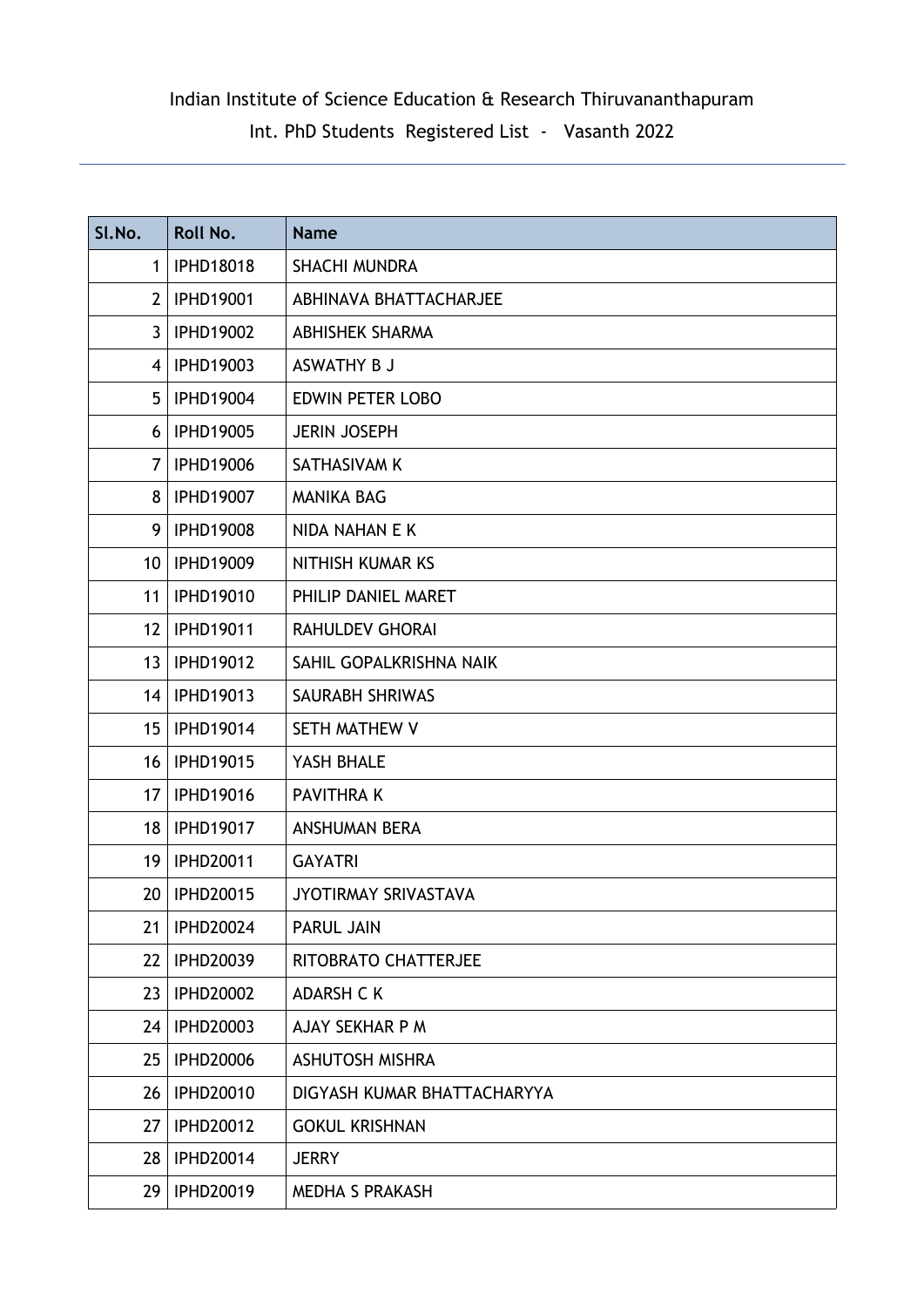## Indian Institute of Science Education & Research Thiruvananthapuram

Int. PhD Students Registered List - Vasanth 2022

| 30              | <b>IPHD20020</b> | <b>MITALI MITHILESH</b>     |
|-----------------|------------------|-----------------------------|
| 31              | <b>IPHD20028</b> | <b>SARA ROSE MATHEW</b>     |
| 32 <sup>2</sup> | <b>IPHD20032</b> | <b>SHAMIL R</b>             |
| 33              | <b>IPHD20033</b> | <b>SHANKAR B</b>            |
| 34              | <b>IPHD20034</b> | SHUBHAM OJHA                |
| 35 <sub>1</sub> | <b>IPHD20036</b> | <b>SOURAV PATHAK</b>        |
| 36              | <b>IPHD20037</b> | SUVARNA SUJILKUMAR.C        |
| 37 <sup>2</sup> | <b>IPHD20001</b> | <b>AAKASH GUPTA</b>         |
| 38              | <b>IPHD20004</b> | AMOGH S KRISHNAMURTHY       |
| 39              | <b>IPHD20007</b> | <b>AVAS BANERJEE</b>        |
| 40              | <b>IPHD20022</b> | NILADRI SEKHAR PATRA        |
| 41              | <b>IPHD20025</b> | S SOUNDARYA                 |
| 42              | <b>IPHD20026</b> | <b>SANGRAM SATPATHI</b>     |
| 43              | IPHD20029        | SARBANI PRAMANIK            |
| 44              | IPHD20031        | SHAIKH TOOBA MUNEER AHMED   |
| 45              | <b>IPHD20038</b> | PAKHARE SANGEETA KACHESHWAR |
| 46              | <b>IPHD20009</b> | <b>D MANAS MOHIT</b>        |
| 47              | <b>IPHD20016</b> | <b>KARAN SINGH</b>          |
| 48              | <b>IPHD20017</b> | <b>KARTHIK N</b>            |
| 49              | <b>IPHD20018</b> | KUNIKA AGARWAL              |
| 50              | <b>IPHD20021</b> | <b>NAVEEN REULE</b>         |
| 51              | <b>IPHD20023</b> | PALAK CHAWLA                |
| 52              | <b>IPHD20035</b> | SIDDHARTH PANDYA            |
| 53              | <b>IPHD20040</b> | <b>GAURAV KUMAR MAURYA</b>  |
| 54              | <b>IPHD21002</b> | <b>ALISHA LAL</b>           |
| 55              | IPHD21003        | <b>ANITHA VALLIAPPAN</b>    |
| 56              | <b>IPHD21005</b> | ANURAAG NALLAN CHAKRAVARTHI |
| 57              | <b>IPHD21006</b> | <b>BARNIK NATH BHAUMIK</b>  |
| 58              | <b>IPHD21007</b> | S BHARATH KRISHNA           |
| 59              | <b>IPHD21008</b> | <b>BISHAL SAHA</b>          |